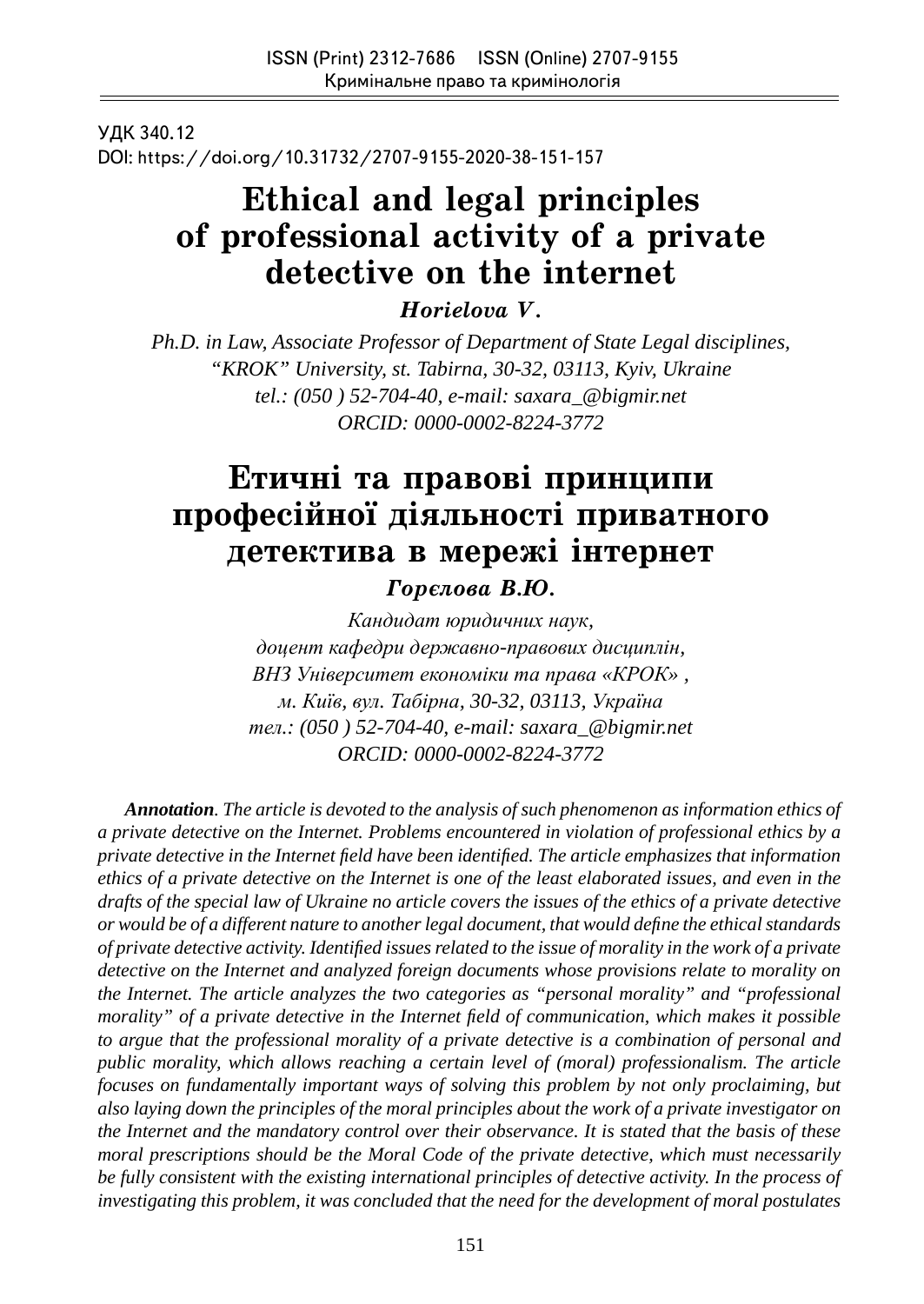*and the introduction of moral prescriptions in the work of a private detective on the Internet. Also, the article offers a list of requirements for moral (ethical) behavior towards a private detective on the Internet.*

**Keywords***: ethics of a private detective, the Internet, morality. Formulas: 0, fi g.: 0, tabl.: 0, bibl.: 4.*

*Анотація. Стаття присвячена аналізу такого явища як інформаційна етика приватного детектива в мережі Інтернет. Виявлені проблеми, що виникають при порушенні професійної етики приватним детективом в полі Інтернет. У статті наголошено на тому, що інформаційна етика приватного детектива в мережі Інтернет – одне з найменш розроблених питань, та навіть в проектах спеціального закону України не передбачено статті, яка б висвітлювала питання етики приватного детектива, або мала б відсильний характер до іншого правового документу, який би визначив етичні норми приватної детективної діяльності. Виявлені проблемні питання що повязані з питанням моралі в роботі приватного детектива в мережі Інтернет та проаналізовано зарубіжні документи, положення яких стосуються моралі в мережі Інтернет. В статті проводиться аналіз таких двох категорій як «особиста мораль» та «професійна мораль» приватного детектива в інмормаційному полі мережі Інтернет, що дає можливість стверджувати, що професійна мораль приватного детектива є поєднанням особистої та суспільної моралі, що дозволяє досягнутий певний рівень (морального) професіоналізму. У статті акцентується увага на принципово – важливих способах вирішення зазначеної проблеми шляхом не лише проголошення а й вкладання в основи права моральних принципів, що стосуються роботи приватного детектива в мережі Інтернет та обов'язкового контролю за їх дотриманням. Зазначено, що зводом цих моральних приписів має бути Моральний кодекс приватного детектива, який неодмінно повинен бути повністю узгоджений з існуючими міжнародними принципами детективної діяльності. В процесі дослідження даної проблеми було зроблено висновок про необхідність розробки моральних постулатів та впровадження моральних приписів в роботі приватного детектива в мережі Інтернет. Окрім того, в статті запропоновано перелік вимог щодо моральної (етичної) поведінки до приватного детектива в мережі Інтернет.*

*Ключові слова:етика приватного детектива, Інтернет, мораль. Формул: 0, рис.: 0, табл.: 0, бібл.: 4*

#### *Formulation of the problem*

Ethical comprehension of various aspects of the life of the Internet began from the moment of its inception. Already then it became clear that a number of the most important features of this Network would inevitably turn into crisis phenomena in the field of public morality. It was the Internet, as a kind of free space, that allowed millions of people to initially see in it the possibility of additional freedom, including from social control and moral requirements. As a result, we get that the Internet inspires a person to the temptation to do something that in real life he would never have dared.

This obvious conclusion requires the beginning of understanding network processes from how to prevent the growth of a moral crisis. Thus, the problem of ethics and morals of different corners of the Internet is not new, the ethical nature of communication is inherent in every sphere of human activity, and if in one sphere of human being unethical and immorality may not be noticed by society, then in the field of private detective activity such negativity immediately and it will be quite significant.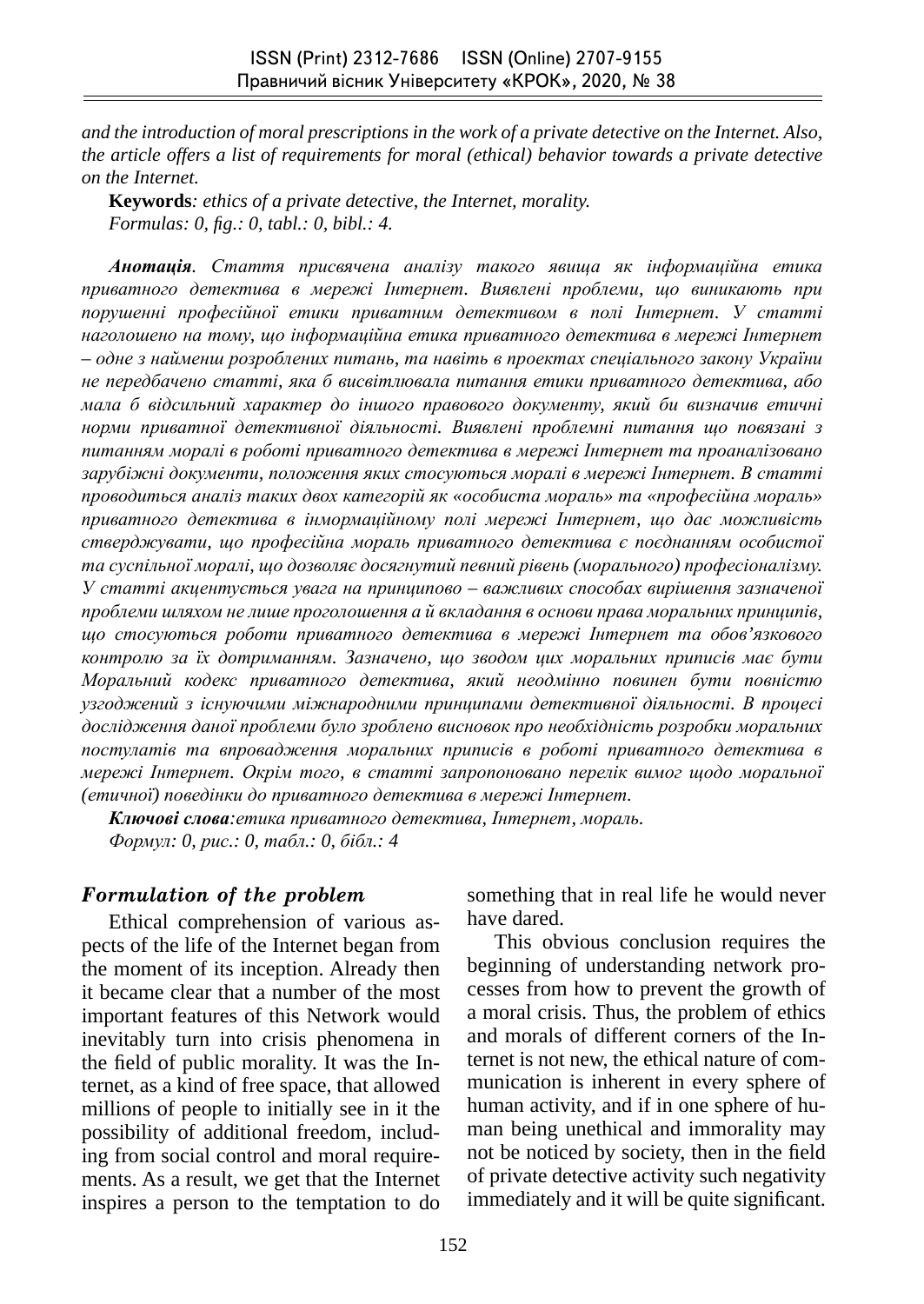## *Analysis of recent research and publications*

Since today in Ukraine there is still no law on private detective work, there are too few publications in this environment. The moral code of private detectives of other countries can serve as a positive experience for our country in this direction. For example, you can follow such wellknown documents as the moral code of the World Association of Detectives, the Code of Ethics of the Official Association of Private Detectives of the Valencia Community, and so on.

### *Part of the general problem has not been solved previously*

No one has yet raised the question of the ethical and legal principles of the professional activity of a private detective on the Internet. However, it should not be forgotten that this area which dynamically developing, today covered almost all spheres of human activity.

## *Formulating the goals of the article*

The purpose of the article is to justify the need to pay attention to ethical principles in the work of a private detective on the Internet, as well as a proposal to consolidate moral principles at the legislative level.

### *Presentation of the main research material*

Transformation of the high-tech sphere into the field of scientific and technical complex covered the transport, medical, communication, educational, financial sphere, as well as industry, commerce, services, etc. Communication on the Internet is becoming not only convenient but also sometimes necessary, a phenomenon that has influenced fundamental human values, had a serious impact on the morality of society, politics, social theory, psychology. On June 3, 2011, a UN resolution was adopted recognizing Internet access as a fundamental human right. According to this resolution, disconnecting certain regions from the Internet is a violation of human rights  $[1]$ . Thus, in the field of information technology, there are new ethical problems, the importance of which is so great that the study of them began to pay attention to scientists, creating even a new social discipline – "computer ethics", in the framework of which study the rules of conduct on the Internet. But despite certain achievements, it should be noted that ethical problems in the field of information technology are one of the most poorly developed areas from a theoretical point. The main problem of an ethical understanding of the Internet today is the heterogeneity of this space. Today, research is carried out in the following areas: computer ethics, info ethics, virtual ethics, network ethics, cyber ethics. For example, Western scientists pondered the creation of computer code of ethics. The Association for Computing Machinery adopted a similar code, consisting of some imperatives. The Institute of Computer Ethics, by analogy with the biblical commandments, formulated 10 computer commandments. The policy for Acceptable Use of the Information Technology Resources University of Memphis has its own set of rules.

Unfortunately, in the draft law of Ukraine from 08.02.2019 № 10024 "About private detective (search) activity" [2] does not have a special article that would cover the issue of ethics of a private detective, or would have a referral character to another legal document that would define ethical standards of private detective activity. Also in the Project itself, there is no definition of "private detective" and "detective activity", which should reflect the ethical aspects of the activity in the framework of improving the social structure of not only certain groups of society but the whole society. Otherwise, we would strengthen the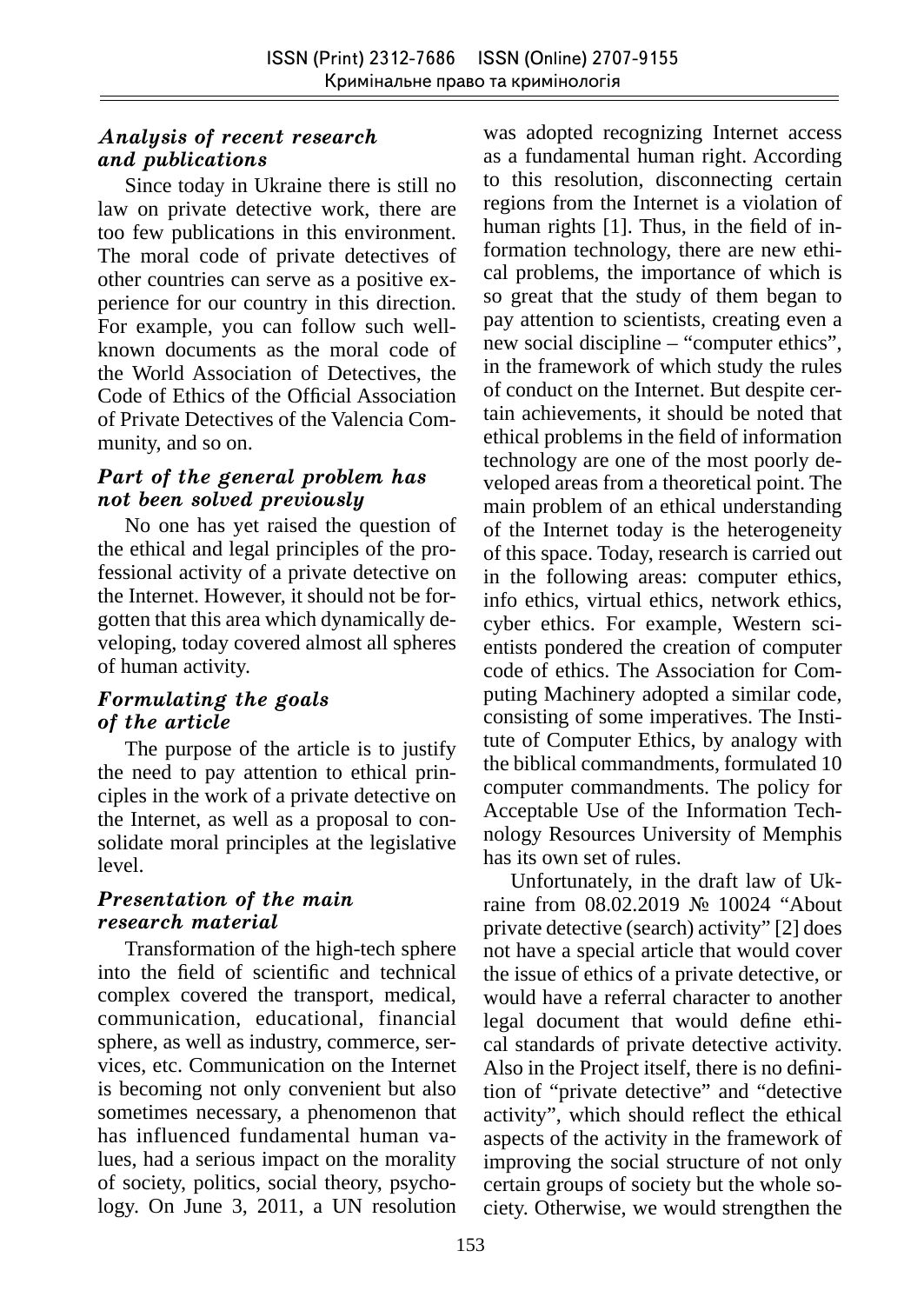process of stratification of society and the emergence of complex contradictions between its groups.

In the professional activities of a private detective, the Internet is, first of all, a means of obtaining information from open sources for its storage and dissemination. In the practice of a private detective, the Internet is also used as advertising, the creation of personal information sites, etc. Any private detective in his work must comply with a considerable list of prohibitions and restrictions, as well as rules and certain postulates.

They are contained in the draft law, it is:

• the grounding of the work of a private detective on the principles of the rule of law, legality, dispositiveness, objectivity, and impartiality;

• compliance by private detective's respect for human dignity;

• the observance of the rights, freedoms and legitimate interests of individuals and legal entities by a private detective;

• conscientious performance of their duties by a private detective;

• compliance of confidentiality and professional secrecy (Article 1)

• protection by a private detective of access of third parties to the information which is a professional secret (Article 17);

• obligation in refusal to agree on the provision of private detective (search) services, if the provision of such services by the subject of private detective (search) activity may violate the law or rights of third parties, and if its conclusion will lead to a conflict of interests of the private detective (item 1 of Part 1 of Article 14);

• a ban on the collection of information related to the personal life, political and religious beliefs of persons without the written consent of such persons (item 3, part 2 of Article 14);

• ban on falsification of materials and received information (item 6 of part 2 of article 14);

• the obligation for the private detective to compensate for the damage caused to third parties as a result of the access of third parties to the information constituting professional secrecy (Article 17) [2].

These postulates are an amoral setting of a private detective, in particular, his "labor block", which acts as a prerequisite and condition for the emergence of professional morality, but does not include (cannot include!) Its requirements for two reasons: firstly, moral installation carries the general moral law of society, while the professional morality of a private detective determines the moral relationship between him and the client, other detectives, go vernment agencies, and so on; secondly, the requirements of the moral setting are unconditional, imperative, while professional morality sets guidelines for the private detective, puts forward recommendations that can regulate his behavior as much as the degree of his general morality and the achieved level of professionalism allow. The moral attitude of a private detective in professional activity is realized not only due to the requirements of duty. It includes other motivations necessary in the ethics of a private detective: honesty, responsibility, conscience, dignity, honor. Along with debt, they "work out" whenever a private detective gets into a decision-making situation, i.e. It faces a choice of attitude, deed, line of behavior.

The professional ethics of a private detective on the Internet is primarily aimed at maintaining the consistency of his interests and the interests of the client, as well as society. It regulates the relationship of a private detective to society and to the process of detective activity itself through the prescriptions of moral attitudes. A private detective will achieve the highest degree of professional morality when following the accepted standards of behavior becomes automatic for him and can be violated only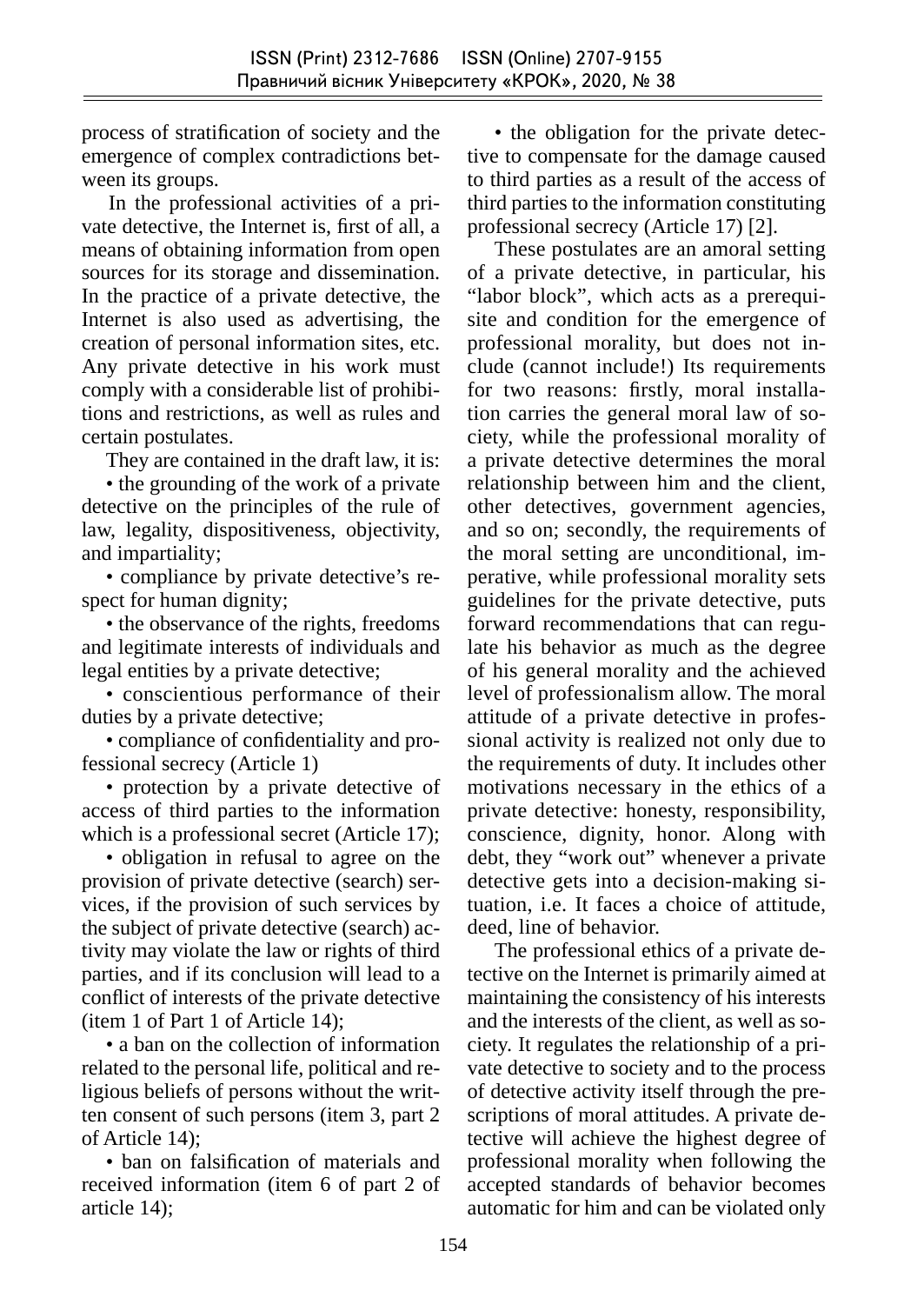if he discovers the imperfection of these standards.

The appearance of such automatism means that a private detective has developed an additional, professionally-oriented moral attitude, adjacent to his moral attitude, and thereby professional and moral guidelines turn into imperatives for him.

It is well known that the method of such a type of activity as private detective activity is based on communication, on constant interaction with other people, which is determined by the goals of the activity. The goals of the activity involve some visible or invisible interference in the lives of specific people. More often and as a rule, this intervention is informational.

Hence, their implementation is always accompanied by a high degree of risk, which determines the increased responsibility of the professional, and the obvious one. In such a situation, technological Internet moments in the activities of a private detective cease to be perceived as exclusively technological ones, creating the illusion of moral relations, reflect not only the laws of this kind of activity but also the laws of Internet communication as such. Consequently, the function of the professional morality of a private detective on the Internet remains the same, but the scope of the tasks that she has to solve is increasing, which suggests that the Internet – detective of a private detective is the most meaningful and functionally active part of his professional morality.

The ethics of a private detective on the Internet covers all stages related to the lawful collection of information and its transfer to the customer: firstly, this is the ethics of maintaining an informational web page or website, concluding an agreement and discussing all its aspects; secondly, this is the ethics of planning and using information flows; thirdly, it is filtering the information received and transmitting it to the client.

The IAPD Code of Honor of the International Association of Private Detectives states that the activities of a private detective are based on the trust placed in him, and protecting the trust in the dignity of his title is the main duty of a private detective. Following the Code, a private detective under no circumstances has the right to violate the trust placed in him and any action of a private detective aimed at undermining trust is professional misconduct, and abuse of trust is incompatible with the title of a private detective. Also, according to the Code, there can be no trust in a private detective without confidence in saving secrets, which has no statute of limitations. A private detective cannot be rid of her either by his trustee, or by government officials, or by anyone else. The rules for maintaining professional secrecy apply to the content of recommendations given directly to the principal or his representatives; information received by a private detective from the principal; all detective record keeping, including the exchange of correspondence between a private detective and his colleagues; any information received by a private detective in the performance of professional duties; cash payments between a private detective and a principal; names and names of principals. The IAPD Code of Honor of the International Association of Private Detectives also approves the postulate according to which a private detective is the bearer of the idea of law, legality, and respect for other people's rights and in this regard, he should not accept an order to conduct business if it contains any doubts that do not exclude the possibility of reasonably and honestly supporting and leading it to completion. Besides, a private detective should not advise or use dishonest methods and techniques for collecting information but should show competence, diligence, caution, and common sense. A private detective must maintain independence with the principal. Law, duty, and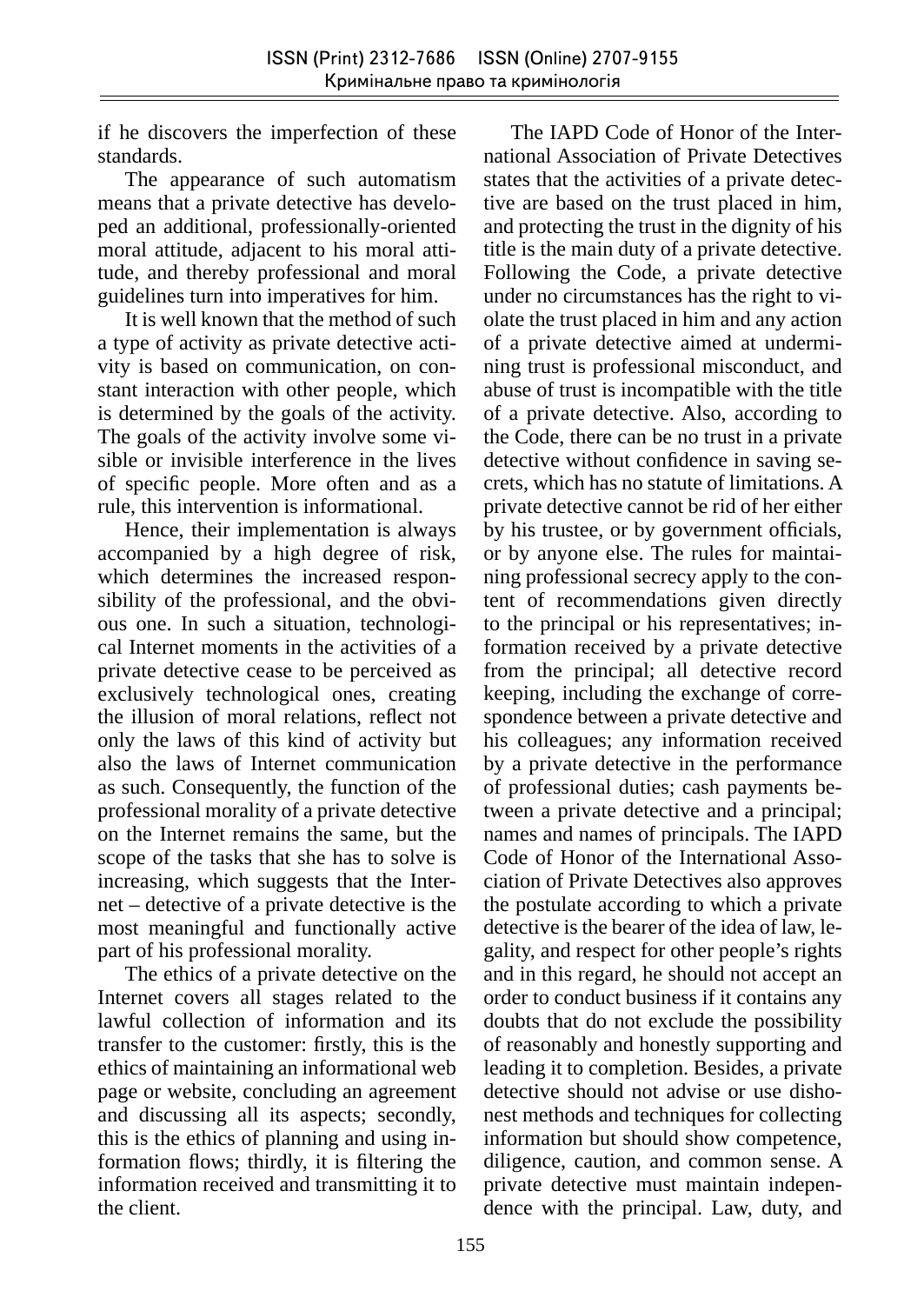conscience in the profession of a private detective are beyond the will of the principal. Any wishes, requests, or instructions of the principal, directed to non-observance of the law or violation of the debt, cannot be executed by a private detective.

A private detective must not execute orders on which violate public morality. The Code also states that a private investigator should not allow loose relations with clients [3]. Thus, we can conclude that the world private detective community has another fairly pronounced tendency: for those detectives whose professional and moral maturity reaches the highest mark, following professional ethical standards becomes valuable. Their professional and moral motives begin to dominate the structure of activity motivation, "outweighing" material interest, so that in situations of moral choice, ethical behavior is preferable, even if it does not lead to economic success.

The moral code of the World Association of Detectives also indicates the requirement for participants to "not distort or exaggerate the activities and services offered by the profession" and also always protect the good reputation of members, their clients, the Association and the profession as a whole [4]. Thus, the world community of private detectives requires its members to work not only professionally, but also in all matters with caution, courtesy, and confidentiality within the framework of ethical restrictions. But, unfortunately, ethics on the Internet is not even visible in such well-known Associations, which were mentioned here above, but it seems to be invisibly in the field of moral codes of private detectives. As a result of a social survey in which 58 students of the University of Economics and Law "KROK" participated, the following results were obtained: to the question "Do you follow the rules of ethics on the Internet?" The students answered as follows: "yes, I comply – 35%"; "No, I don't comply  $-55\%$ "; "Did not pay attention  $-$ 10%." To the question is ethics needed for the private detective on the Internet, the following answers were received: "Yes, definitely  $-44\%$ "; "No  $-51\%$ ";

"I don't know – 5%."As a result, the survey showed how students, future lawyers are indifferent to their detective and professional behavior on the network, as a result of which we can conclude that this problem undoubtedly needs further research to analyze and recognize the dynamics change in attitudes to ethics on the internet in the process of studying this problem, the following conclusion was made: ethical requirements for a private detective on the Internet can be supplemented with the following characteristic rules, namely, a private detective is not entitled:

• use the Internet to harm others:

• create interference and not interfere with the personal life of other users of computer networks;

• use the Internet to steal any information and also to spread false information;

• use software and devices for the extraction of information, permission for the use of which is given exclusively to law enforcement agencies;

• Assign someone else's intellectual property while maintaining their sites, web pages, and so on;

• use offensive language, profanity, slang and so on;

• disrespect the distinctive features, values, and dignity of each national culture, identify its political, social, economic, racial, or cultural affiliation or express a preference for signs of gender, race, language, and so on.

The need for legislative adoption of the Code of Professional Ethics of a private detective is unambiguous. Also, ethical rules for working on the Internet must be included in this document, which will indicate the inclusion of detective agencies and private detectives in the globalization